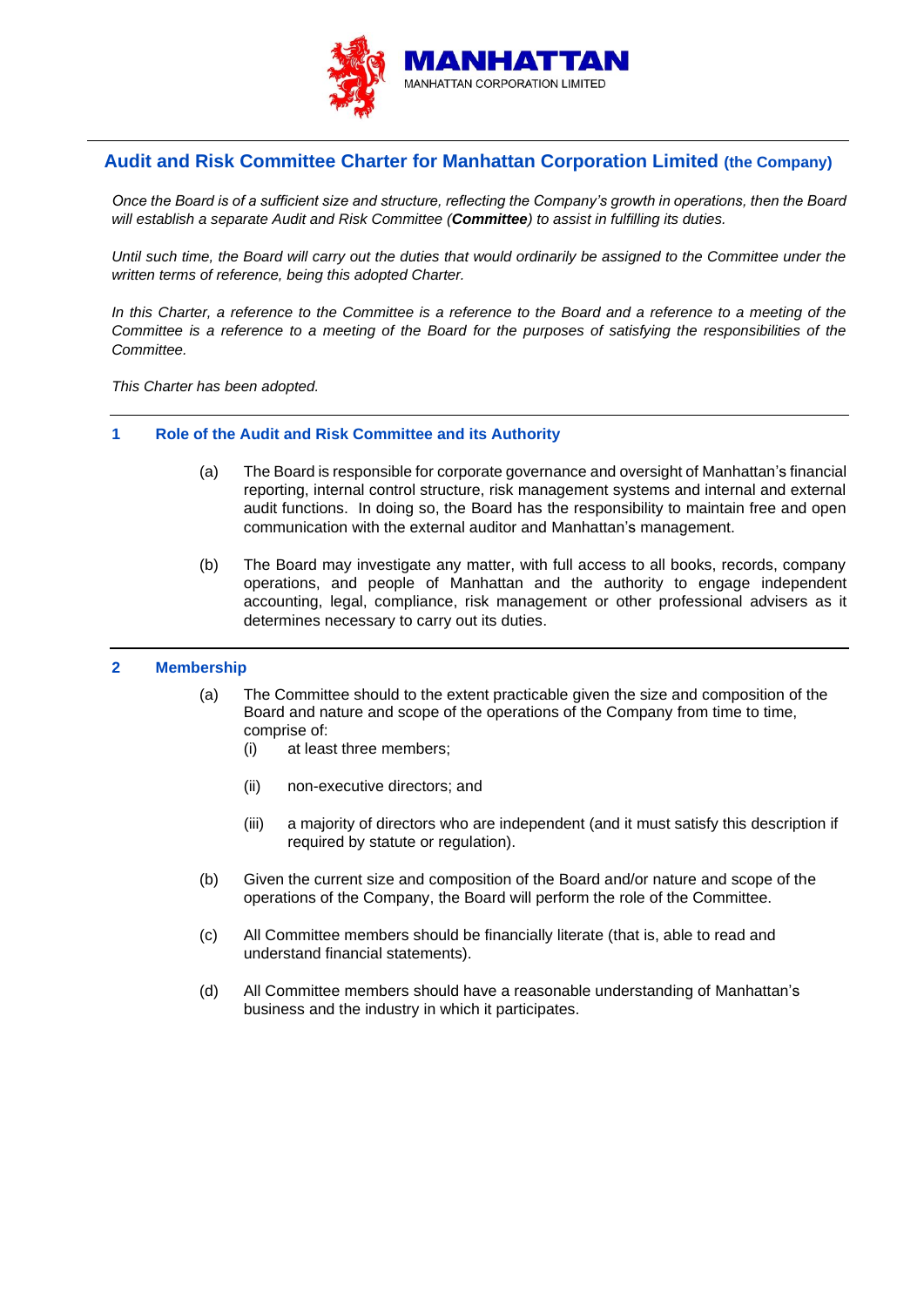- (e) The Board will appoint the chair of the Committee (**Committee Chair**). The Committee Chair should be an appropriately qualified independent non-executive director who does not chair the Board (and must satisfy this description if required by statute or regulation).
- (f) Committee members will be appointed for a fixed period of no more than three years, with Committee members generally being eligible for re-appointment for so long as they meet the relevant criteria.
- (g) The appointment and removal of Committee members is the responsibility of the Board.
- (h) A Committee member may resign as a member of the Committee upon reasonable notice in writing to the Committee Chair.
- (i) If a Committee member ceases to be a director of the Board, their appointment as a member of the Committee is automatically terminated with immediate effect.
- (j) The Company Secretary of Manhattan is secretary to the Committee.

#### **3 Meetings**

- (a) The Committee will meet at least two times annually or as frequently as is required to undertake its role effectively.
- (b) The Committee may meet in private with either or both of Manhattan's Chief Financial Officer (if one is appointed) and external auditor.
- (c) Any Committee member may, and the Company Secretary must upon request from any member, convene a meeting of the Committee.
- (d) The Committee may invite any executive, other staff member or external auditor to attend all or part of a meeting of the Committee.
- (e) The Company Secretary will minute the proceedings of all meetings. All minutes of the Committee are available for inspection by any director.
- (f) A quorum for any meeting will be at least two Committee members.

#### **4 Duties and Responsibilities**

- (a) The Committee's key responsibilities and functions are to discharge its responsibilities:
	- (i) to oversee the establishment of and approving Manhattan's risk management framework (for both financial and non-financial risks) including its strategy, policies, procedures and systems;
	- (ii) to review at least annually and monitor the effectiveness of Manhattan's risk management framework to satisfy itself that it continues to be sound and Manhattan is operating with due regard to the risk appetite set by the Board;
	- (iii) to review and monitor the effectiveness of Manhattan's risk management strategy, policies, procedures and systems;
	- (iv) to review and approve Manhattan's financial statements and reports;
	- (v) in relation to Manhattan's financial reporting, which, without limitation, includes:
		- (A) reviewing the suitability of Manhattan's accounting policies and principles, how they are applied and ensuring they are used in accordance with the statutory financial reporting framework;
		- (B) assessing significant estimates and judgements in financial reports;
		- (C) assessing information from the external auditor to ensure the quality of financial reports; and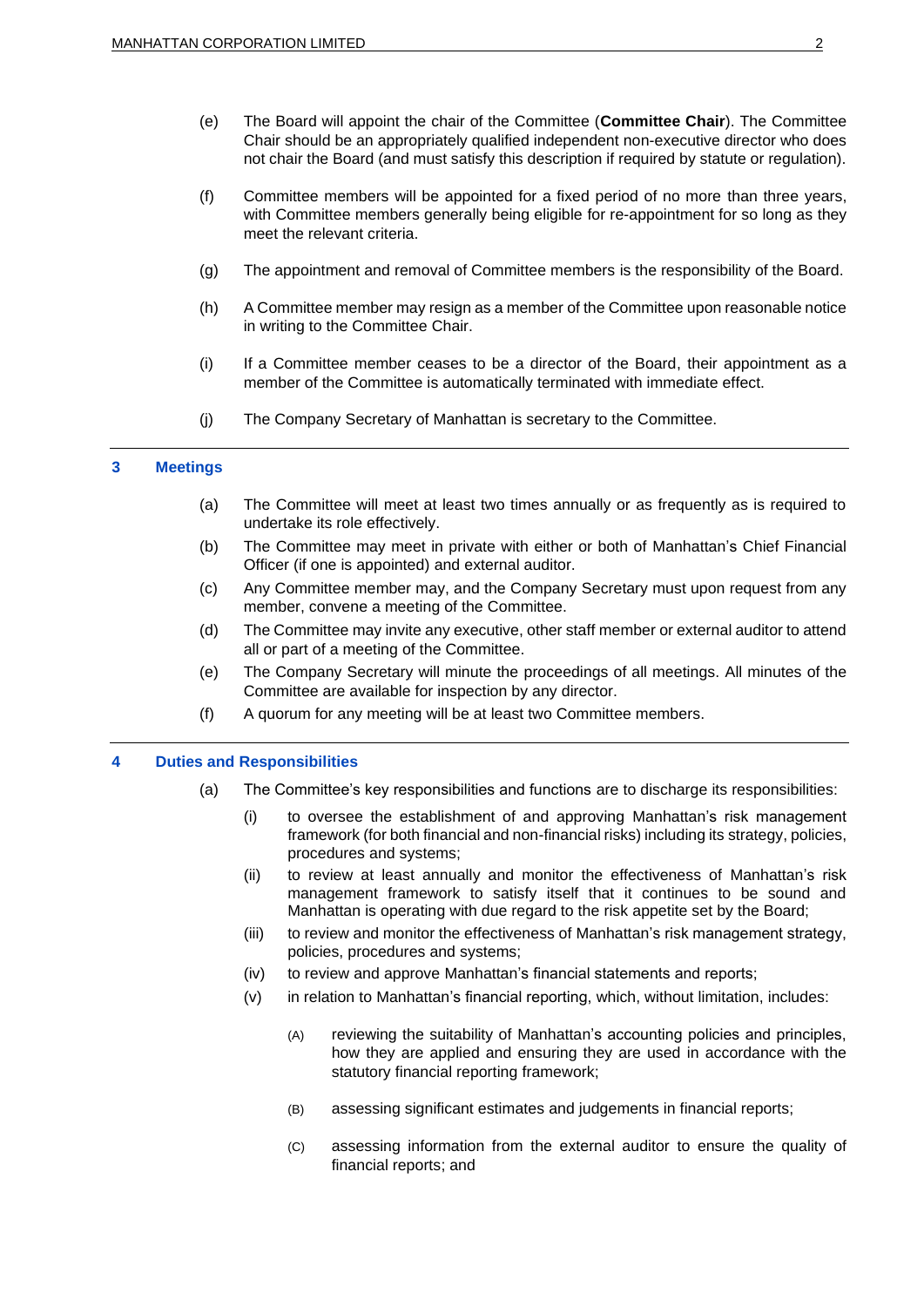- (D) recommending to the Board whether the financial and associated nonfinancial statements should be signed based on the Committee's assessment of them;
- (vi) in relation to the entry into, approval or disclosure of related party transactions (if any);
- (vii) in overseeing Manhattan's financial controls and systems;
- (viii) to manage audit arrangements and auditor independence, including considering whether an internal audit function is required and, if not, ensuring that Manhattan discloses the processes it employs to evaluate and improve its risk management and internal control processes; and
- (ix) ensuring that any periodic corporate report Manhattan released to the market that has not been subject to audit or review by an external auditor discloses the process taken to verify the integrity of its content.
- (b) If Manhattan has an internal audit function, the Committee is responsible for:
	- (i) the appointment and removal of the head of the internal audit function;
	- (ii) the scope and adequacy of the internal audit work plan; and
	- (iii) the independence, objectivity and performance of the internal audit function.

# **5 Reporting**

The Committee should compile a report on all matters relevant to the Committee's role and responsibilities at least annually.

## **6 Preparation and Presentation of Financial Statements and Reports**

The Committee will:

- (a) after review with management and the external auditor, recommend to the Board the half year and full year financial statements, the preliminary financial reports to be lodged with ASX and all related financial reports and statements;
- (b) review representation letters to be signed by management to ensure that all relevant matters are addressed;
- (c) discuss matters raised by the external auditor as a result of their work;
- (d) assess the impact of changes in accounting standards and review recommendations for adoption of such changes in the financial accounts; and
- (e) ensure that appropriate processes are in place to form the basis upon which the Chief Executive Officer and Chief Financial Officer execute their certifications under section 295A of the *Corporations Act 2001* (Cth) (**Corporations Act**) to the Board at financial year end in relation to the systems of internal controls, and that that system is operating effectively in all material respects in relation to financial reporting risks.

## **7 Financial Controls and Systems, Risk Management Policy, Procedures and Systems**

(a) The Committee will oversee the effectiveness of Manhattan's financial controls and systems, oversee the risk management function (as detailed below) and evaluate the structure and adequacy of the group's insurance coverage periodically.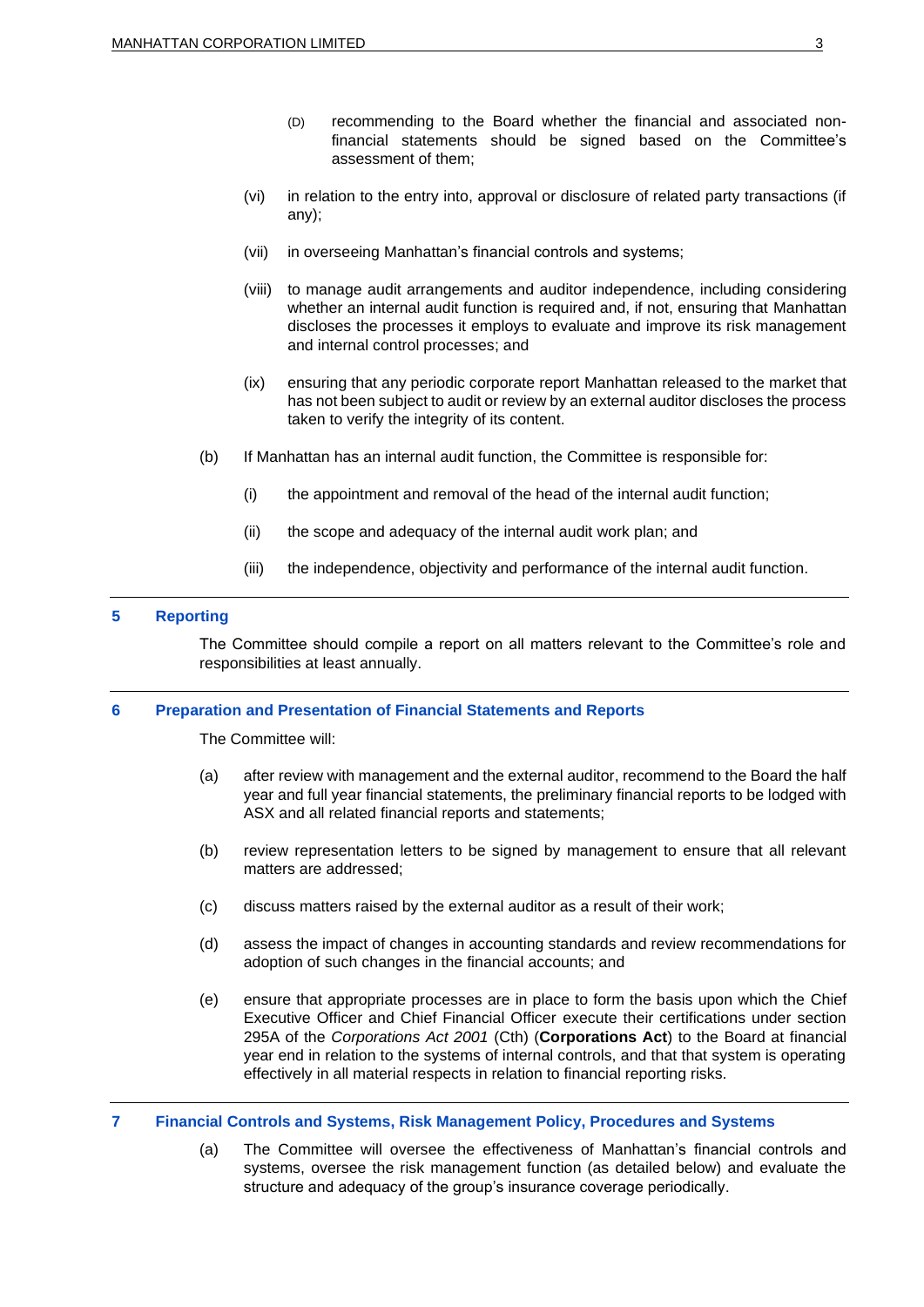- (b) The risks faced by Manhattan may include regulatory and compliance risk, investment risk, legal risk, economic risk, environmental risk, social sustainability risk, occupational health and safety risk, financial risk, reputation risk, operational and execution risk and strategic risk.
- (c) Responsibility for risk management is shared across the organisation. Key responsibilities include:
	- (i) the Board is responsible for overseeing the:
		- (A) establishment of and approving Manhattan's risk management framework (for both financial and non-financial risks) including its strategy, policies, procedures and systems; and
		- (B) disclosure of any material exposure that Manhattan has to environmental or social risks and how Manhattan intends to manage those risks;
	- (ii) Manhattan management is responsible for establishing Manhattan's risk management framework, including identifying major or potentially major risk areas and developing Manhattan's policies and procedures, which are designed effectively to identify, treat, monitor, report and manage key business risks;
	- (iii) the Board is responsible for:
		- (A) identifying major or potentially major risk areas;
		- (B) reviewing and monitoring Manhattan's risk management framework to provide assurance that major business risks are (including contemporary and emerging risks) identified, consistently assessed and appropriately addressed. In addition, the Committee should undertake a review of Manhattan's risk management framework with management (at least once annually) to satisfy itself that Manhattan's risk management framework continues to be sound including whether there have been any changes in the material business risks and whether Manhattan is operating within the risk appetite set by the Board. The Committee should ensure that the Board discloses whether such a review has taken place in the Manhattan annual report;
		- (C) considering Manhattan's approach to occupational health and safety, economic, environmental and social sustainability risks, including the benchmarks Manhattan uses to measure performance on issues of sustainability and their achievements against those benchmarks;
		- (D) ensuring that risk considerations are incorporated into strategic and business planning;
		- (E) reviewing any material incident involving fraud or a break-down of the risk management framework and identifying "lessons learned";
		- (F) providing risk management updates to the Board and any supplementary information required to provide the Board with confidence that key risks are being appropriately managed;
		- (G) reviewing reports from management concerning compliance with key laws, regulations, licences and standards which Manhattan is required to satisfy to operate;
		- (H) overseeing tax compliance and tax risk management; and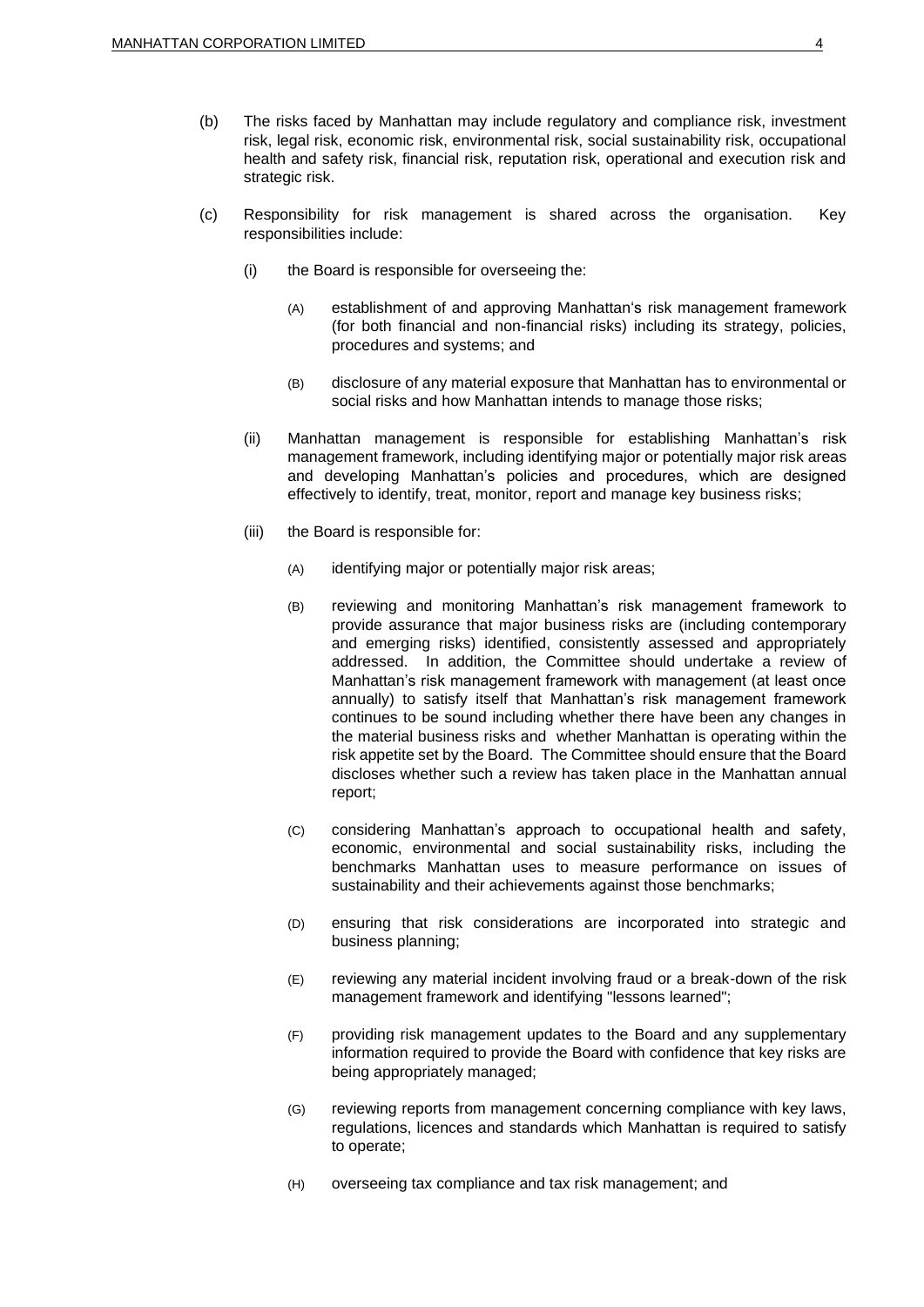- (I) reviewing any significant findings of any examinations by regulatory agencies.
- (iv) the Chairman and Accountant are to provide to the Board declarations in accordance with section 295A of the Corporations Act; and
- (v) each employee and contractor is expected to understand and manage the risks within their responsibility and boundaries of authority when making decisions and undertaking day to day activities.
- (d) It is the responsibility of the Committee to report to the Board about Manhattan's adherence to policies and guidelines approved by the Board for the management of risks. This includes bringing to the Board's attention any instances where Manhattan either has or may need to operate outside the current risk appetite set by the Board or where disclosure to the market might be required.
- (e) Manhattan's adherence to policies and guidelines approved by the Board for the management of risks.
- (f) The Chairman is responsible for reporting to the Committee on:
	- (i) any proposed changes to the risk management framework and to that committee and to the Board any exposures or breaches of key policies, procedures or systems, or incidence of risks, where significant (including any material incidents reported under Manhattan's Code of Conduct, Anti-Bribery and Corruption Policy and Whistleblower Protection Policy);
	- (ii) new and emerging sources of risks (including the risk controls and mitigation measures that have been or are being put in place by management to deal with those risks);
	- (iii) any disclosure-related considerations; and
	- (iv) proposed changes to Manhattan's risk management framework.

## **8 External Audit**

The Committee:

- (a) is responsible for the appointment, reappointment or replacement (subject to shareholder ratification, as required), remuneration, monitoring of the effectiveness, and independence of the external auditor;
- (b) will discuss annually with the external auditor the overall scope of the external audit and ensure the external auditor attends the Manhattan AGM and is available to answer questions from security holders relevant to the audit;
- (c) must pre-approve all audit and non-audit services provided by the external auditor (other than taxation services) and will not engage the external auditor to perform any non-audit or assurance services that may impair or appear to impair the external auditor's judgment or independence in respect of Manhattan. The Committee may delegate a pre-approval dollar limit and authority to a member of the Committee to pre-approve amounts in excess of this between Committee meetings;
- (d) will consider statements to be made in the directors' report regarding non-audit services in accordance with the Corporations Act;